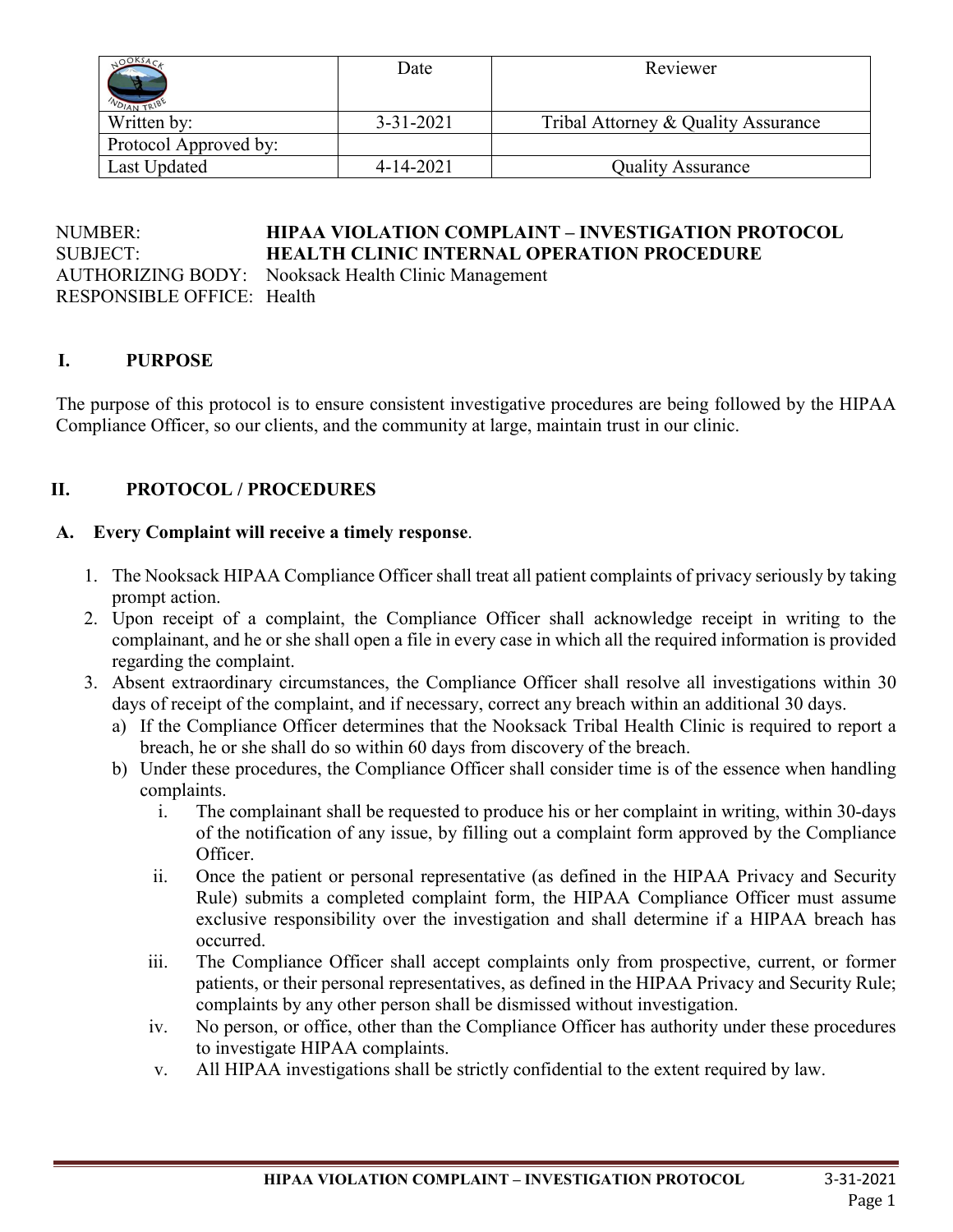## **B. All Formal Complaints shall receive a thorough investigation.**

- 1. The HIPAA Compliance Officer shall fully investigate the complaint by engaging in fact finding to understand the incident and to determine if there is a breach of the HIPAA Privacy and Security Rule. The Compliance Officer has full discretion to determine the scope and extent of a thorough investigation; however, in most cases, the Compliance Officer shall review internal policies and procedures to determine if there was a violation; shall identify any persons who accessed, used or received any protected health information (PHI), including interviewing and obtaining statements from the complainant and staff that may have been involved in the incident; and shall review the nature and extent of the PHI involved.
	- a) If the investigation does not substantiate a HIPAA violation then the Compliance Officer shall proceed to section **F.** below; otherwise, he or she shall continue to section **C.** The Compliance Officer's decision on whether there has been a breach and what remedy, if any, is appropriate shall be final.

# **C. Steps will be taken to correct and mitigate any harmful effects.**

- 1. If the investigation establishes, by clear and convincing evidence, that a breach has occurred, the HIPAA Compliance Officer shall attempt to mitigate the harmful effects of the breach.
- 2. The Compliance Officer shall start by correcting the breach if possible by ordering the halt of any further disclosure or uses of unauthorized PHI.
- 3. If the breach has already occurred, the Compliance Officer shall take immediate measures to mitigate the breach.
	- a) The Compliance officer shall complete an investigation to:
		- i. Understand the causes of the breach.
		- ii. Determine ways to prevent similar breaches in the future.
	- b) Mitigation efforts may include:
		- i. Updating policies and procedures.
		- ii. Providing refresher compliance training for staff.
		- iii. Implementing new safeguards to prevent noncompliance.
	- c) The type and number of mitigation efforts are in the best professional judgment of the Compliance Officer and shall be final.

# **D. The Compliance officer shall determine if there is a reportable breach.**

- 1. If the Compliance Officer determines that a breach has occurred, but involves the use, or disclosure of secured PHI, then the breach does not have to be reported to the United States Department of Health and Human Services.
- 2. If the disclosure, or use involves unsecured PHI that is not properly rendered unusable, unreadable, or indecipherable, then a breach is presumed under the Breach Notification Rule. In such cases, the Compliance Officer shall undertake further analysis as necessary to determine if an exception applies or if there is a low probability that the PHI has been compromised.
	- a) First, the Compliance Officer shall determine if the breach fits within one of the three exceptions of the Breach Notification Rule:
		- i. The unintentional access, use, or acquisition of PHI by a workforce member, or person acting under the authority of the Nooksack Tribal Health Clinic, if done in good faith and within the scope of authority and does not result in further use or disclosure that violates HIPAA.
		- ii. An inadvertent disclosure of PHI by an authorized person to another authorized person as long as the PHI is not further used or disclosed.
		- iii. Provider has a good faith belief that the unauthorized person would not likely retain the PHI that was disclosed.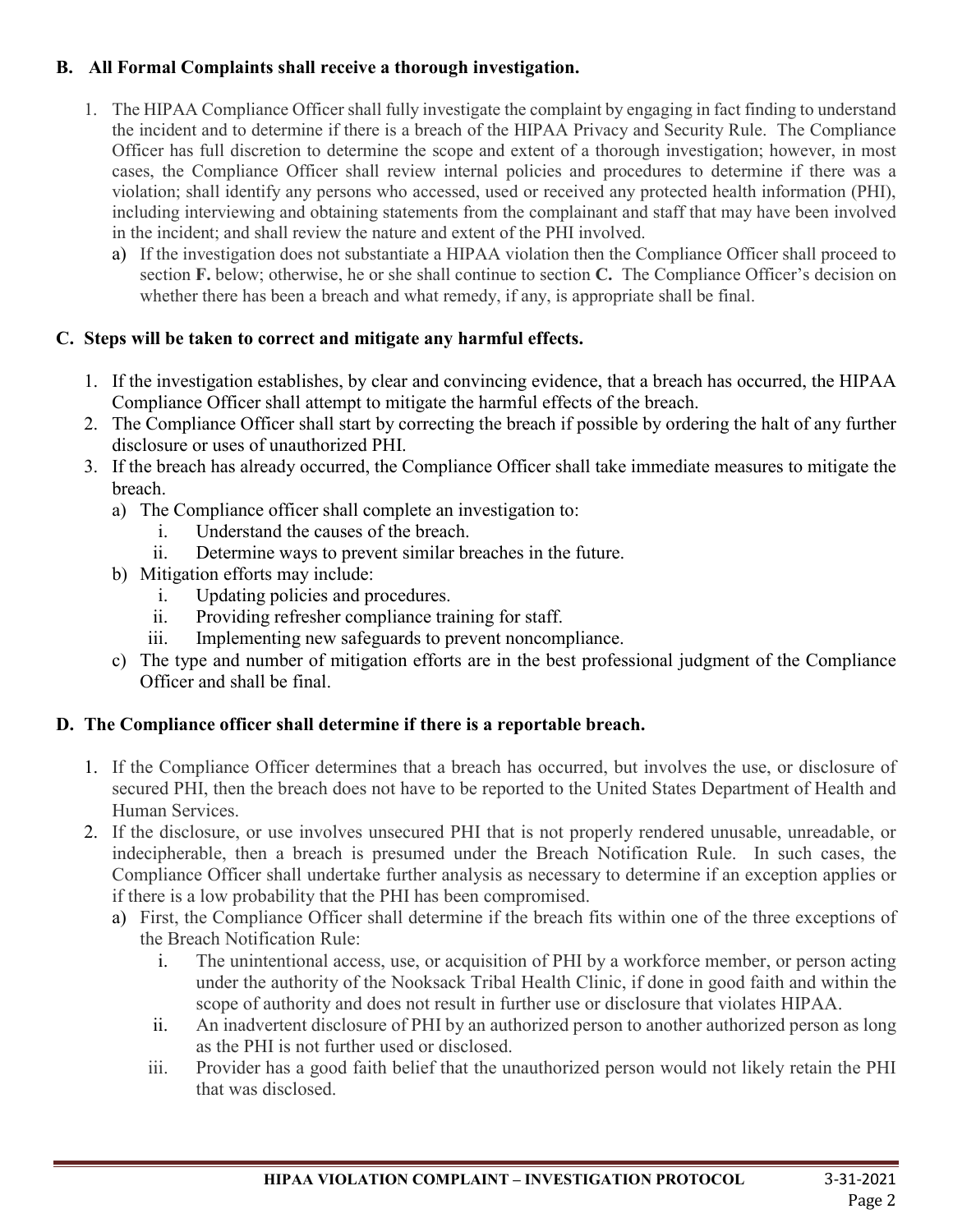- b) If an exception does not apply, the Compliance Officer shall then conduct a risk assessment that considers the following four factors:
	- i. The nature and extent of the PHI involved, including the types of identifiers, and the likelihood of re-identification;
	- ii. The unauthorized person who used the PHI or to whom the disclosure was made;
	- iii. Whether the PHI was actually acquired or viewed; and
	- iv. The extent to which the risk to the PHI has been mitigated.
- c) If the assessment indicates more than a low probability of PHI compromise, then the breach must be reported.
	- i. Breaches affecting less than 500 individuals require notices to affected individuals within 60 days following the discovery of a breach and notice to the United States Department of Health and Human Services (HHS) within 60 days of the end of the calendar year.
	- ii. For larger breaches, affecting 500 or more individuals, notices to affected individuals, HHS and major media outlets must be sent within 60 days following the discovery of the breach.
	- iii. In addition to HIPAA, Washington state breach notifications laws must also be followed.
- d) The Compliance Officer shall contact the Office of Tribal Attorney for legal advice before making a final determination on the issue of a reportable breach and of appropriate mitigation measures.

### **E. HR must be involved to determine disciplinary measures.**

- 1. HIPAA requires the Nooksack Tribal Health Clinic apply appropriate sanctions against employees who violate HIPAA. The Compliance Officer must refer any breach involving Nooksack Tribal Health Clinic employees to the Nooksack Human Resources Department and the Nooksack Health Department Director, both of whom will then consult with the Compliance Officer to identify appropriate disciplinary measures.
- 2. The Compliance Officer is not authorized to take disciplinary actions against any Nooksack Tribal employees and only has the authority to order employees to take such measures, as are necessary, to halt current breaches or to prevent future breaches.

## **F. All investigations must be documented.**

- 1. The Compliance Officer shall document all investigative efforts including:
	- a) The patient complaint.
	- b) The internal investigation and determination.
	- c) All documents reviewed and witness statements obtained.
	- d) All actions taken to mitigate the breach.
	- e) Copies of breach notices or rationale for not reporting.
	- f) Any and all referrals to the Human Resources Department.

## **G. The HIPAA Compliance Officer must follow up with the patient or personal representative.**

- 1. The Compliance Officer shall promptly notify the patient, or personal representative, of the findings and resolution of the complaint in writing.
- 2. The patient, or personal representative, must be informed of additional rights under the HIPAA Privacy and Security Rule.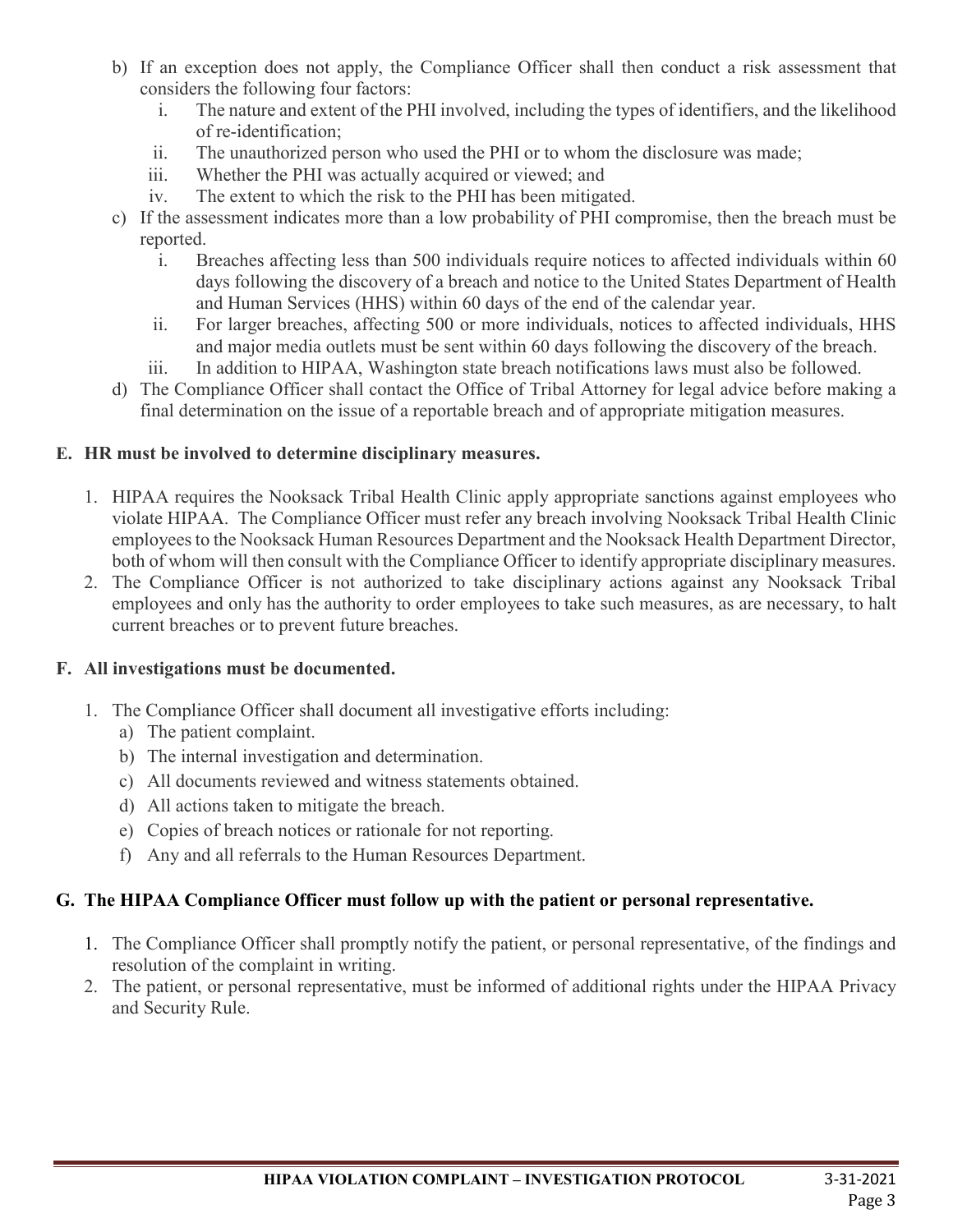# **Appendix A**

# **Office of the Nooksack HIPAA Compliance Officer Health Information Privacy and Security Complaint Form**

| <b>FIRST NAME</b>                     | <b>LAST NAME</b>                             |                                      |
|---------------------------------------|----------------------------------------------|--------------------------------------|
|                                       |                                              |                                      |
|                                       |                                              |                                      |
| HOME PHONE (Please include area code) | <b>WORK PHONE</b> (Please include area code) |                                      |
|                                       |                                              |                                      |
|                                       |                                              |                                      |
| <b>STREET ADDRESS</b>                 | <b>CITY</b>                                  |                                      |
|                                       |                                              |                                      |
|                                       |                                              |                                      |
|                                       |                                              |                                      |
| <b>STATE</b>                          | <b>ZIP</b>                                   | <b>E-MAIL ADDRESS</b> (If available) |
|                                       |                                              |                                      |

#### Are you filing this complaint for someone else? <sup>1</sup> Yes  $\Box$  No

If yes, what is your relationship to the other person?

If Yes, whose health information privacy/security rights do you believe were violated?

| <b>FIRST NAME</b> | <b>LAST NAME</b> |
|-------------------|------------------|
|                   |                  |
|                   |                  |

**What person(s) or entities representing or conducting services on behalf of the Nooksack Tribal Health Clinic do you believe violated the HIPAA Privacy and Security Rule?**

**PERSON / AGENCY / ORGANIZATION**

| <b>NAME</b>           | <b>AGENCY / ORGANIZATION</b> |                                  |
|-----------------------|------------------------------|----------------------------------|
| <b>STREET ADDRESS</b> | <b>CITY</b>                  |                                  |
| <b>STATE</b>          | <b>ZIP</b>                   | PHONE (Please include area code) |